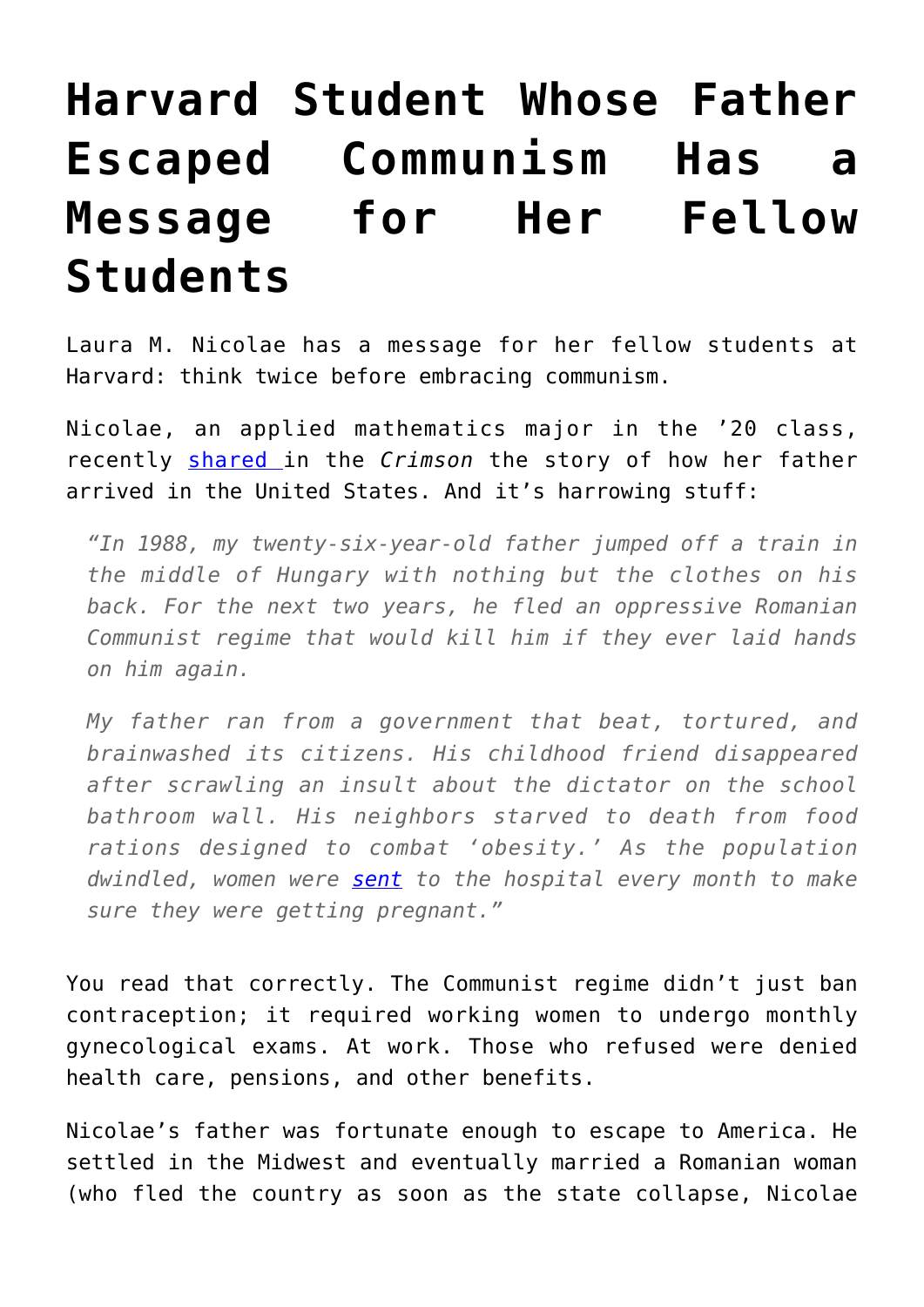says). Life turned out well for them. Both are now doctors. Their two children go to Harvard.

Most Romanians were not so fortunate.

Some 200,000 Romanians were killed by the Communists during the Stalinist era, according to historians, and many more were imprisoned, abused, and tortured. That may be a horrifying figure, but it's only a fraction of [the estimated 100 million](https://sites.fas.harvard.edu/~hpcws/asreview.htm) who died at the hands of Communists in the  $20<sup>th</sup>$  century.

Many young people today, however, are [frighteningly oblivious](https://www.intellectualtakeout.org/blog/americans-are-embracing-bad-government-because-they-dont-know-history) to these facts, as we've pointed out at Intellectual Takeout. At Harvard, arguably the most prestigious higher institution in America, Marxism is actually hip, Nicolae says.

*"Walk around campus, and you're likely to spot Ché Guevara on a few shirts and button pins. A sophomore jokes that he's declared a secondary in "communist ideology and implementation." The new [Leftist Club](http://www.thecrimson.com/article/2017/9/21/communist-club/) on campus seeks "a modern perspective" on Marx and Lenin to "alleviate the stigma around the concept of Leftism." An author [laments](http://www.thecrimson.com/column/other/article/2017/11/2/younus-where-communists/) in these pages that it's too difficult to meet communists here. For many students, casually endorsing communism is a cool, edgy way to gripe about the world."*

I suspect that many of these students are not oblivious to the bloody history of Communism. It's more likely they believe Communist regimes have suffered from poor management. *It's not the system*, many reason, *it's the people leading the system*.

But Nicolae says there's a simple reason the world has yet to witness a benevolent communist state.

"Communism cannot be separated from oppression; in fact, it depends upon it," she writes.

One would think that the idea that Russia's brutal Communist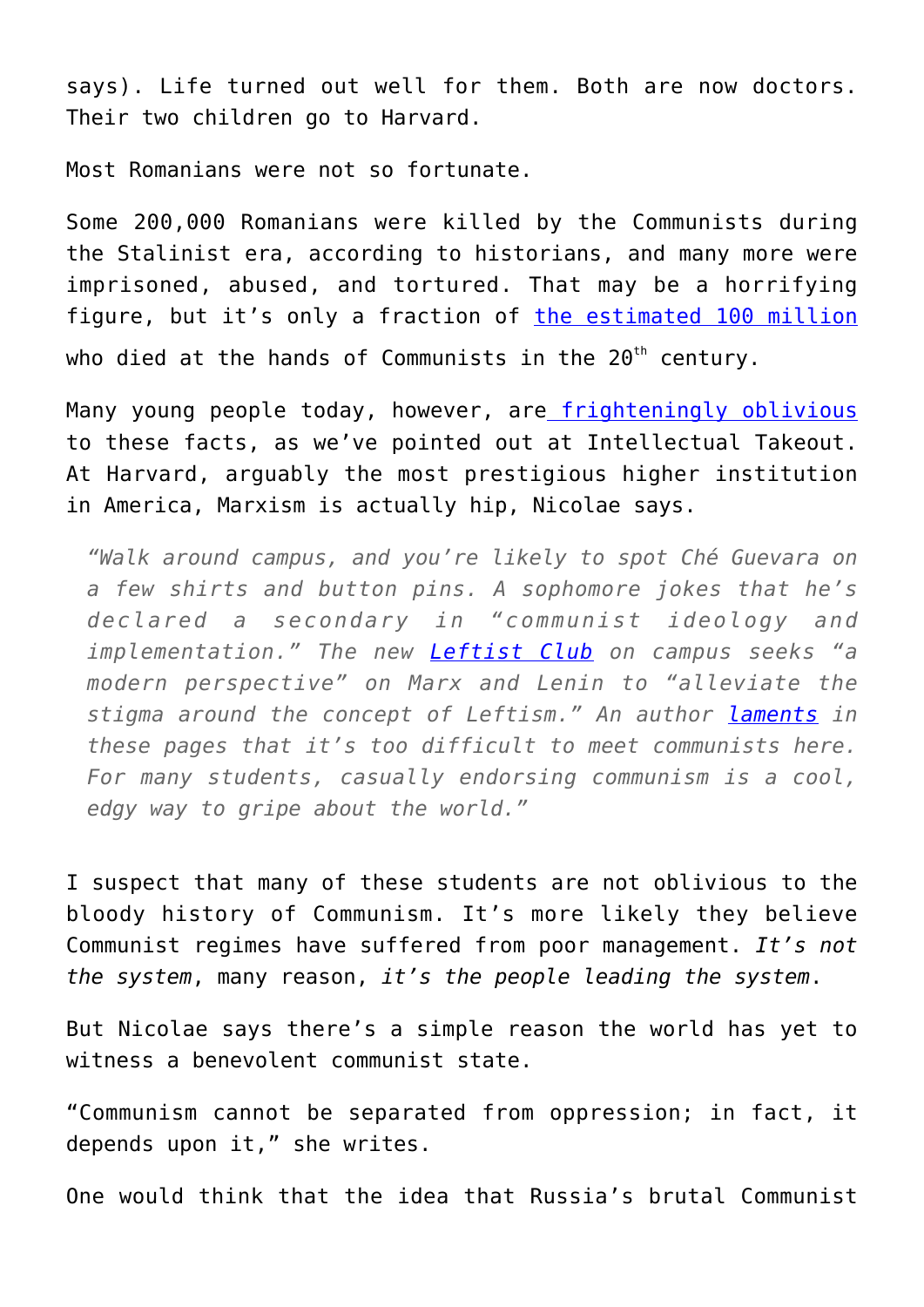state was simply the "illegitimate child" of Marxism would be dead, considering the track record of the regimes that followed. But ideas die hard—unless you've endured and suffered from their consequences.

For people like Laura Nicolae's father, Marxism has no appeal. This is why some believed the future of Communism did not reside in the East.

"For us in Russia communism is a dead dog," Aleksandr Solzhenitsyn once observed. "For many people in the West, it is still a living lion."

Indeed. One need look no further than Harvard.

*Dear Readers,*

—

*Big Tech is suppressing our reach, refusing to let us advertise and squelching our ability to serve up a steady*